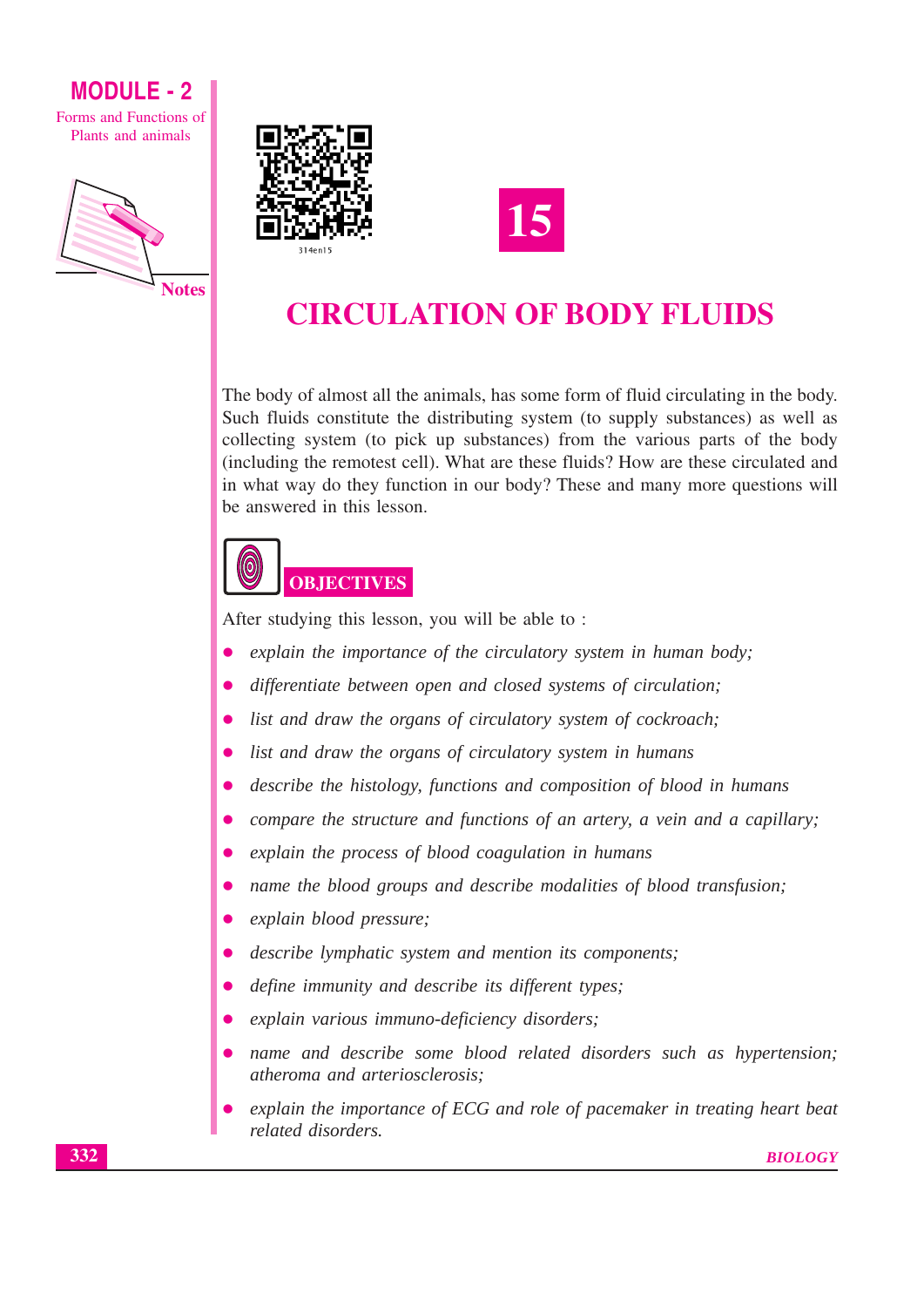#### **15.1 CIRCULATORY SYSTEM**

Our body is made of cells. Cells need nutrients and oxygen to survive, and wastes need to be removed from them. Hormones are also needed to be transported from the endocrine glands which secrete them to their respective target cells. This work of transportation of nutrients, gases, wastes and other substances from one part of our body to the other part, is carried out by blood, and termed **circulation**.

The organs responsible for the flow of blood and lymph through various parts of the body constitute the circulatory system

#### 1. Functions of circulatory system

- (i) Transport of nutrients to the tissues for their utilization
- Transport of respiratory gases  $(O_2 \text{ and } CO_2)$  to and from the cells.  $(ii)$
- (iii) Collection of metabolic wastes from different tissues and transporting them to excretory organs for their removal.
- (iv) Transport of hormones from endocrine glands to target organs.
- (v) Protection of body by destroying pathogens.
- (vi) Uniform distribution of heat in the body.

#### 2. Types of Circulatory System

Depending upon the mode of circulation, the circulatory system may be open or closed type.

#### (i) Open circulatory system

- (a) Blood does not flow in closed vessels rather it flows through parts of the body cavity. It remains mixed with the body fluid.
- (b) Sufficient high pressure for circulation is not maintained. Organisms like prawns, and insects have open circulatory system.

#### (ii) Closed circulatory system

- (a) Blood flows in well-defined tube-like vessels.
- (b) Sufficient high pressure is maintained.
- (c) System is more efficient than open type.

Closed system is found in all vertebrates.

#### **15.2 CIRCULATORY SYSTEM OF COCKROACH**

The circulatory system of cockroach is of open type. It consists of a pulsatile heart (dorsal blood vessel) and sinuses through which the blood flows. The blood is colourless and fills the entire body cavity which is rightly called **haemocoel**. Thus the blood is called haemolymph. Haemocoel is divided into three sinuses (chambers) by two horizontal septa called **dorsal diaphragm** and **ventral diaphragm**. The three sinuses are dorsal sinus or **pericardial sinus** enclosing the heart, middle **perivisceral sinus** lodging the various visceral organs and the ventral **perineual** 

**BIOLOGY** 

# **MODULE - 2**

Forms and Functions of Plants and animals



333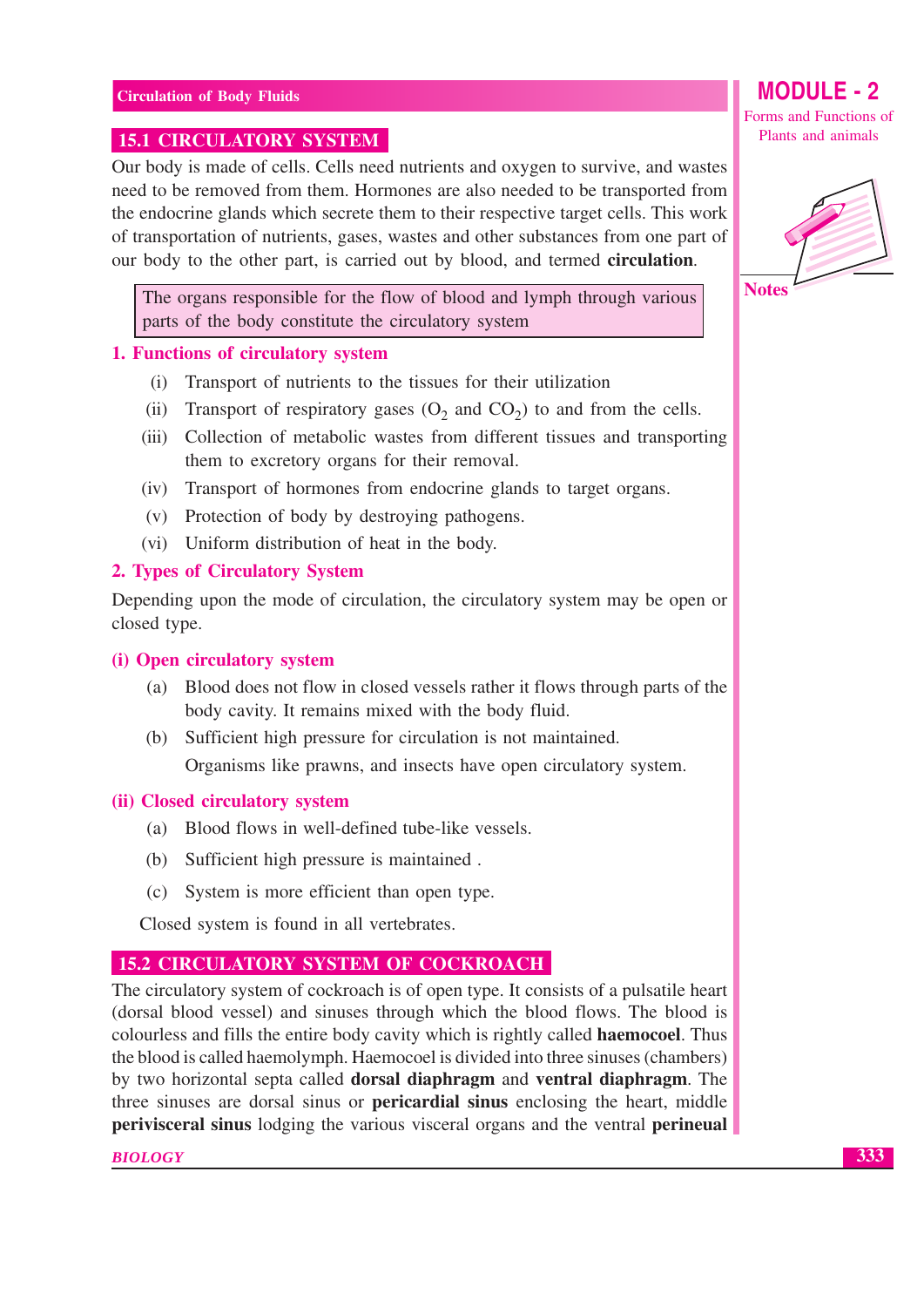Forms and Functions of Plants and animals



sinus enclosing the ventral nerve cord. Both the diaphragms are perforated such that the three sinues remain in communication with each other.

The heart is an elongated, tubular structure, closed behind and open in front, running all along the middle line through thorax and abdomen. It consists of thirteen segmentedly arranged funnel shaped chambers. At the lateral side of each chamber is a pair of ostia one on each side, which are guarded by **valves**. Through these

ostia, the heart communicates with the pericardial sinus. Anteriorly, the heart continues into the head as anterior aorta which opens into the haemocoel Head sinus of head. Attached to each segment, is a pair of triangular alary muscles present on either side of the heart.

The blood is a colourless fluid. made up of plasma and cells termed haemocytes. Since the blood of cockroach lacks any





respiratory pigment, it is not involved with the transportation of respiratory gases. It serves only for (i) the transportation of the nutrients (ii) maintenance of hydrostatic pressure and (iii) acts as a reservoir of water. The blood of cockroach circulates due to contraction and relaxation of the heart and the alary muscles.

### **15.3 ORGANS OF HUMAN CIRCULATORY SYSTEM**

The circulatory system consists of the following parts :

- 1. Heart  $-$  the central pumping organ.
- 2. Blood vessels the connecting tubes arteries, veins and capillaries.



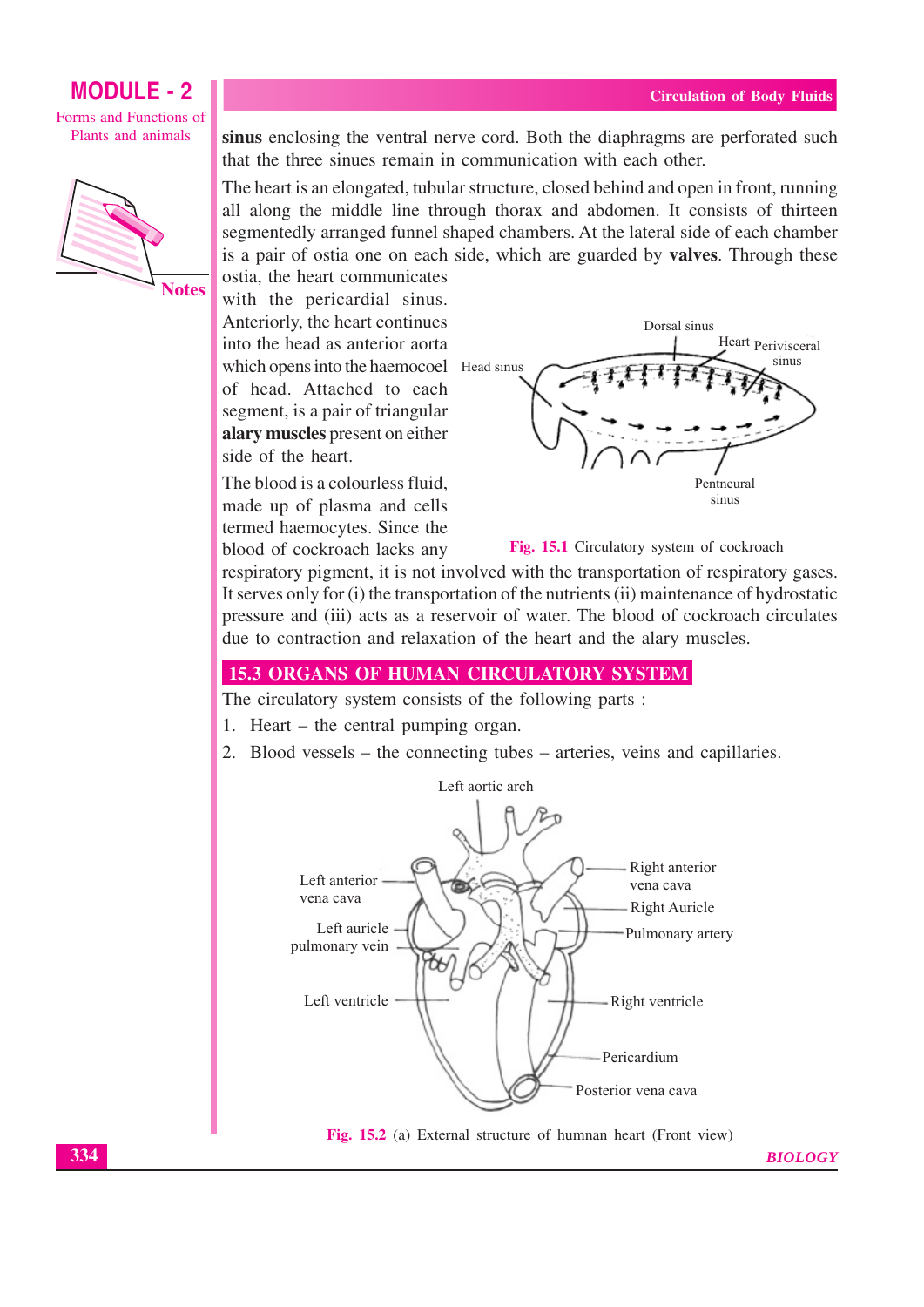- 3. Blood is the circulating fluid, a connective tissue made of a fluid matrix and cells.
- 4. Lymphatic system comprises of lymph nodes and lymph vessels.

#### 1. The human heart

It is a muscular organ made of cardiac muscle fibres (Fig. 15.2). It is able to perform its function by coordinating contraction and, relaxation and opening and closing of a number of valves present inside the heart. This fist sized organ consists of 4 chambers, the two upper chambers  $-$  the **atria** and two lower chambers  $-$  the **ventricles.** Ventricles have thick muscular walls for pumping blood to longer distances. Heart is covered by a membrane  $-$  the **pericardium**.



Fig. 15.2 (b) Internal structure of human heart.

#### (i) Valves inside the heart

Locate the following valves in figure 15.3. The atrio-ventricular valves are between Atria and Ventricles.

(a) Right atrio-ventricular valve or tricuspid valve

(b) Left atrio-ventricular valve or bicuspid valve

**Semilunar valves** at the origin of aorta and pulmonary artery.

Valves open only on one side like a door. They regulate the flow of blood by opening on one side to let blood flow out in one direction only and prevent the back flow of blood.

### (ii) Heart beat and cardiac cycle

The **beating of heart** goes on by itself as long as one is alive. Each heartbeat consists of the steps mentioned below and makes two sounds – **Lubb** and **Dubb** during each beat.

**MODULE - 2** 

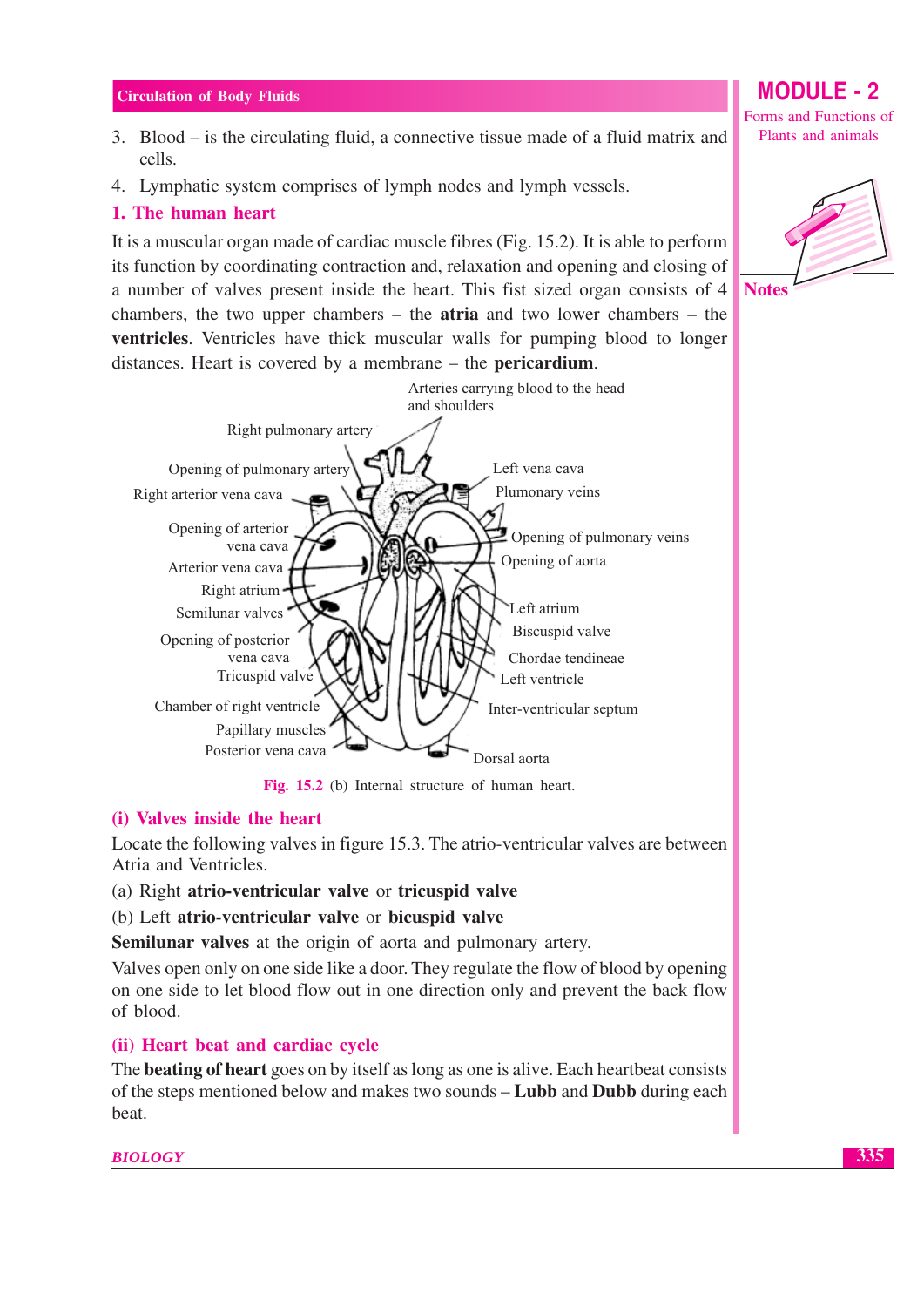#### **MODULE - 2** Forms and Functions of

Plants and animals



(a) The heart beat starts with contraction or systole of atria, followed by relaxation or **diastole**. The lubb sound or 1<sup>st</sup> heart sound occurs due to closure of atrioventricular valves, the atrial systole.

(b) Contraction of ventricles followed by relaxation accompanied by the dubb sound or the 2<sup>nd</sup> heart sound occurs due to closure of semi lunar valves. At the beginning of every heart beat the four chambers of the heart are in the relaxed state (Joint diastole). At this stage the venae cavae pour deoxygenated blood into right atrium and the pulmonary vein pours oxygenated blood into left atrium.

Heart beat originates at the Sinu-Atrial Node or S.A Node which is a modified part of the muscular wall in the upper corner of the right atrium (Fig. 15.3).

As a result right atrium contracts, tricuspid valve is pushed open and deoxygenated blood enters the right ventricle. At the same time, the bicuspid valve is pushed open and oxygenated blood flows into left ventricle.

Atrio-Ventricular Node (A.V. Node), modified muscle is located in the interatrial septum. When impulse comes from SA node to AV node, the contracted atria begin to relax and impulse passes to **Bundle of HIS** lying in the interventricular septum and then passes to **Purkinje Fibers** lying in the walls of ventricles. As a result ventricles contract (Ventricular systole)



Fig. 15.3 Position of the Sino-atrial and atrio-ventricular nodes and the bundle of HIS and conduction of impulse for heart beat.

Since Sinu-atrial Node initiates and regularizes the heartbeat, it is also called the **pacemaker**. The pacemaker is influenced by nerves, hormones,  $CO_2$  and  $O_2$  content of blood, and heat.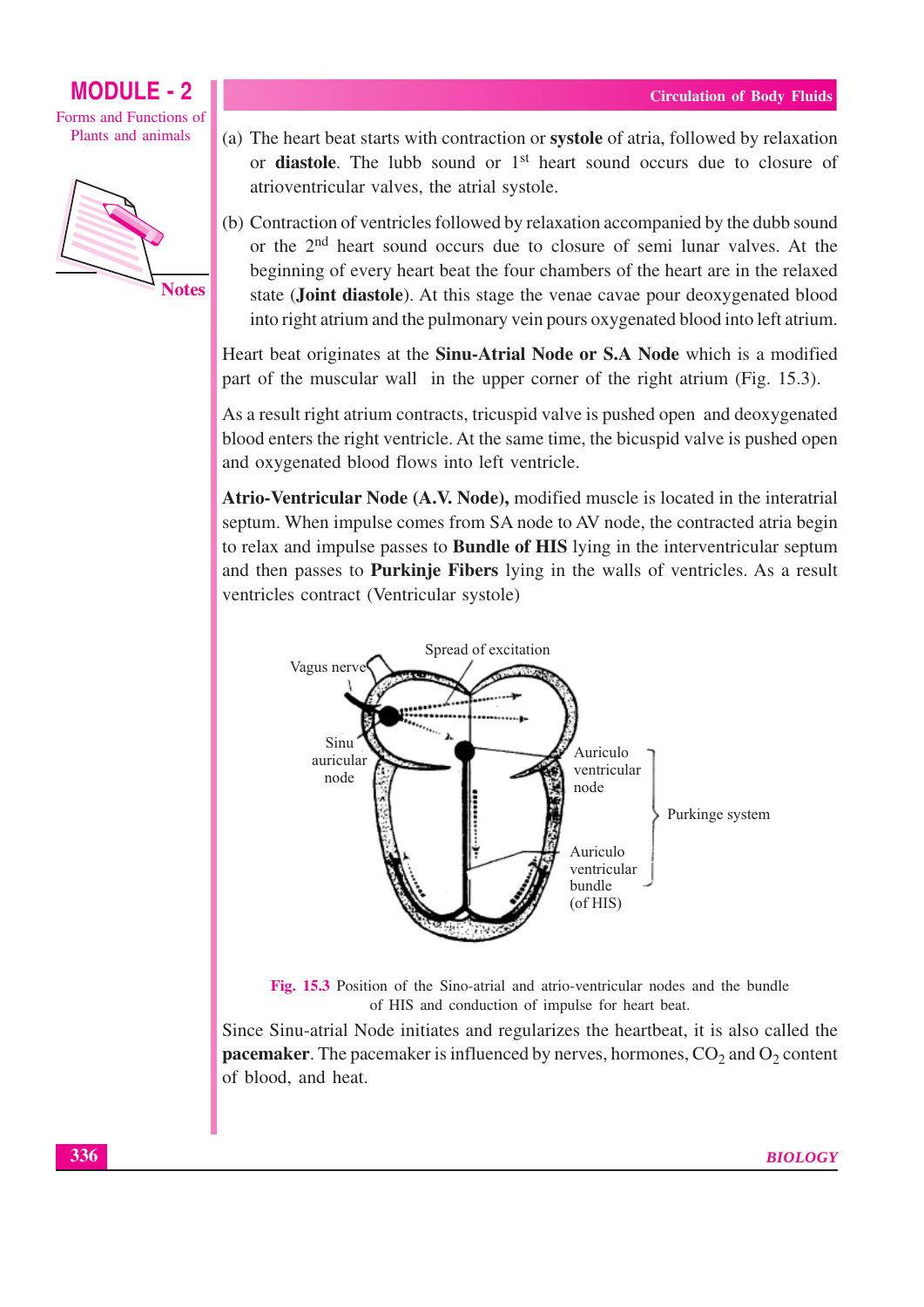#### Do You Know?

Sometimes the S.A. (Sino-Atrial) Node may become defective or damaged. A person may need to have an artificial pacemaker grafted in the chest. This regularizes the heartbeat.

**Electro Cardiogram** (ECG) is the instrument that records the conduction of heartbeat.

This helps in detecting heart beat disorders.

15.3.2. Blood vessels

The tubes transporting blood are called **Blood Vessels**. The wall of a blood vessel has three layers, tunica externa, tunica media and tunica interna. There are 3 kinds of blood vessels:

(i) Artery (ii) Capillary and, (iii) Vein. These three vessels differ in structure and speed of blood flow, as shown below.

### Table 15.1 Comparison in structure and function of an artery, the capillary and the vein.

| <b>Artery</b>                                                              | <b>Capillary</b>                                                                                                                         | <b>Vein</b>                                                                                                                 |
|----------------------------------------------------------------------------|------------------------------------------------------------------------------------------------------------------------------------------|-----------------------------------------------------------------------------------------------------------------------------|
| • Transports blood away<br>from the heart.                                 | Capillaries link arteries to.<br>$\bullet$<br>veins for exchange of material<br>between blood and tissues<br>which also have capillaries | • Site of Transport of blood<br>towards the heart.                                                                          |
| • Tunica media is thick and<br>composed of elastic,<br>muscular tissue.    | • No tunica media. Only single<br>layer of cells forming<br>endothelium. No elastic<br>fibers                                            | • Tunica media is relatively<br>thin and only slightly<br>muscular. Few elastic fibers.                                     |
| • No semi-lunar valves.<br>along arteries                                  | • A semi-lunar valve present.                                                                                                            | Semi-lunar valves are<br>$\bullet$<br>present all along the length<br>of vein at intervals to<br>prevent back flow of blood |
| • Pressure of blood is high<br>and arteries are pulsatile.                 | Pressure of blood falling and<br>non-pulsatile.                                                                                          | Pressure of blood low and<br>non-pulsatile.                                                                                 |
| • Blood flow rapid                                                         | • Blood flow slow                                                                                                                        | • Blood flow slow                                                                                                           |
| • Low blood volume<br>Blood is oxygenated<br>except in pulmonary<br>artery | • High blood volume<br>Mixed oxygenated and<br>deoxygenated blood.                                                                       | • Increased blood volume<br>• Blood deoxygenated except<br>in pulmonary vein                                                |
| Small lumen                                                                | • Extremely narrow lumen                                                                                                                 | • Large lumen                                                                                                               |
| Small lumen<br>Tunica externa<br>Tunica media<br>umet.<br>Tunica interna   | Endothelium                                                                                                                              | Large luman                                                                                                                 |

**BIOLOGY** 

# **MODULE - 2**

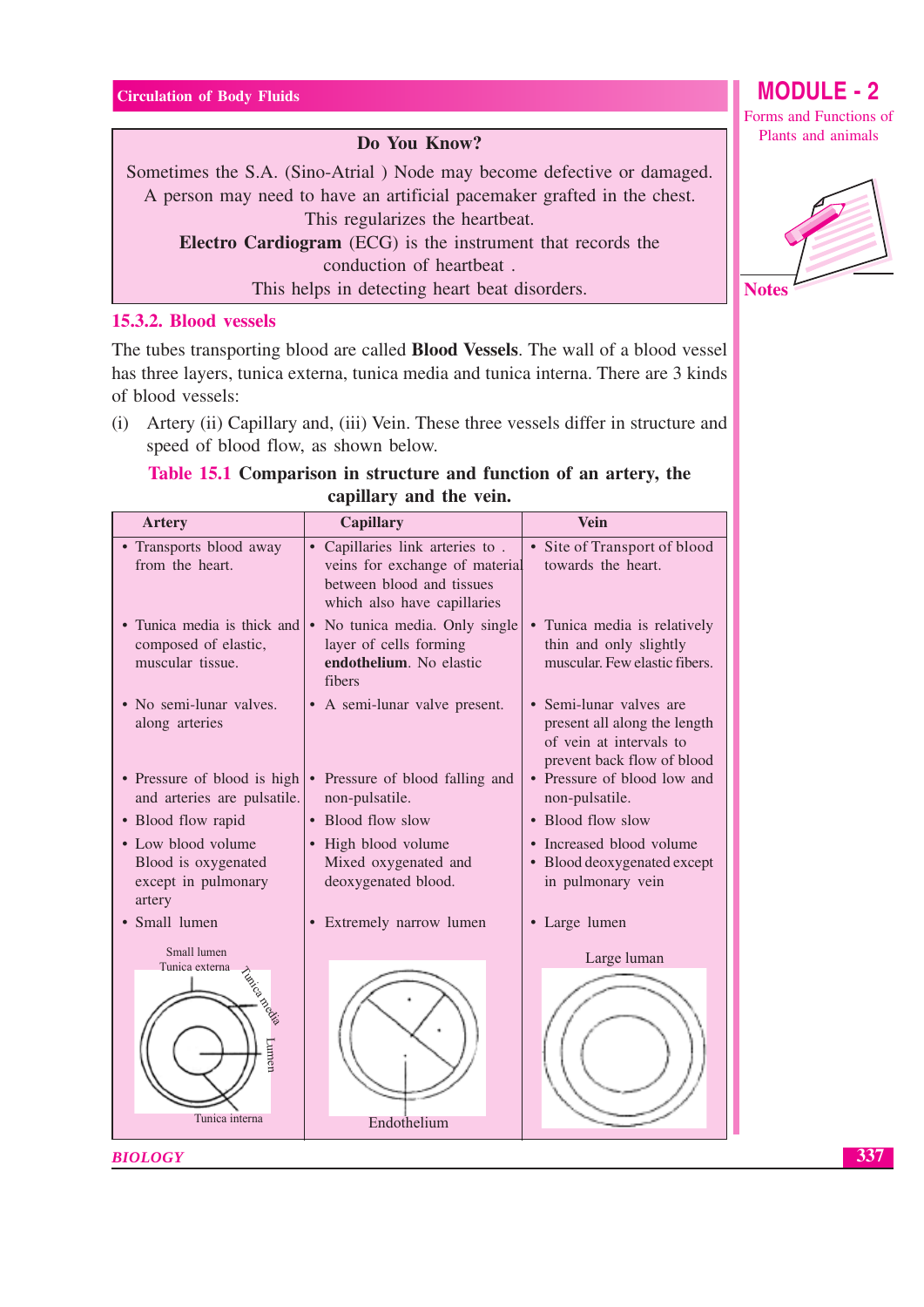Forms and Functions of Plants and animals



Arteries divide into **Arterioles** and then into **Capillaries**. This way they come in contact with all the tissues and bathe the cells with blood plasma. Diagram 15.4 shows the possible route that blood may take between arteriole, capillary bed and venule. Capillaries join to form venule. Venules are thin blood vessels that join to form veins.

### (i) Major Arteries and Veins

Blood that has been circulated through the body has lost much of the  $O_2$ , it carried. This de-oxygenated blood returns to the heart by two major veins.

1. Superior vena cava-brings deoxygenaled blood from head and shoulder region.

2. Inferior vena cava-brings deoxygenated blood from lower parts of the body. These venae cavae open in the right atrium (refer to diagram 15.2). Contraction of right atrium forces this blood into the right ventricle.



Fig. 15.4 The route that blood takes between arteriole, capillary bed, and venule.

Contraction of right ventricle pumps blood into pulmonary artery which transports blood to the lungs. Blood gets oxygenated in the lungs and returns to the left atrium through the pulmonary vein.

Blood then passes from the atrium into the left ventricle. Left ventricle pumps blood into aorta. The aorta distributes blood throughout the body.

See the flow diagram given below which summarizes the **path of blood** through the entire circulatory system.

#### **Double circulation**

Since blood passes twice through the heart, it is termed Double circulation

First Deoxygenated blood passes from the body to heart and oxygenated blood  $(i)$ from heart to the body.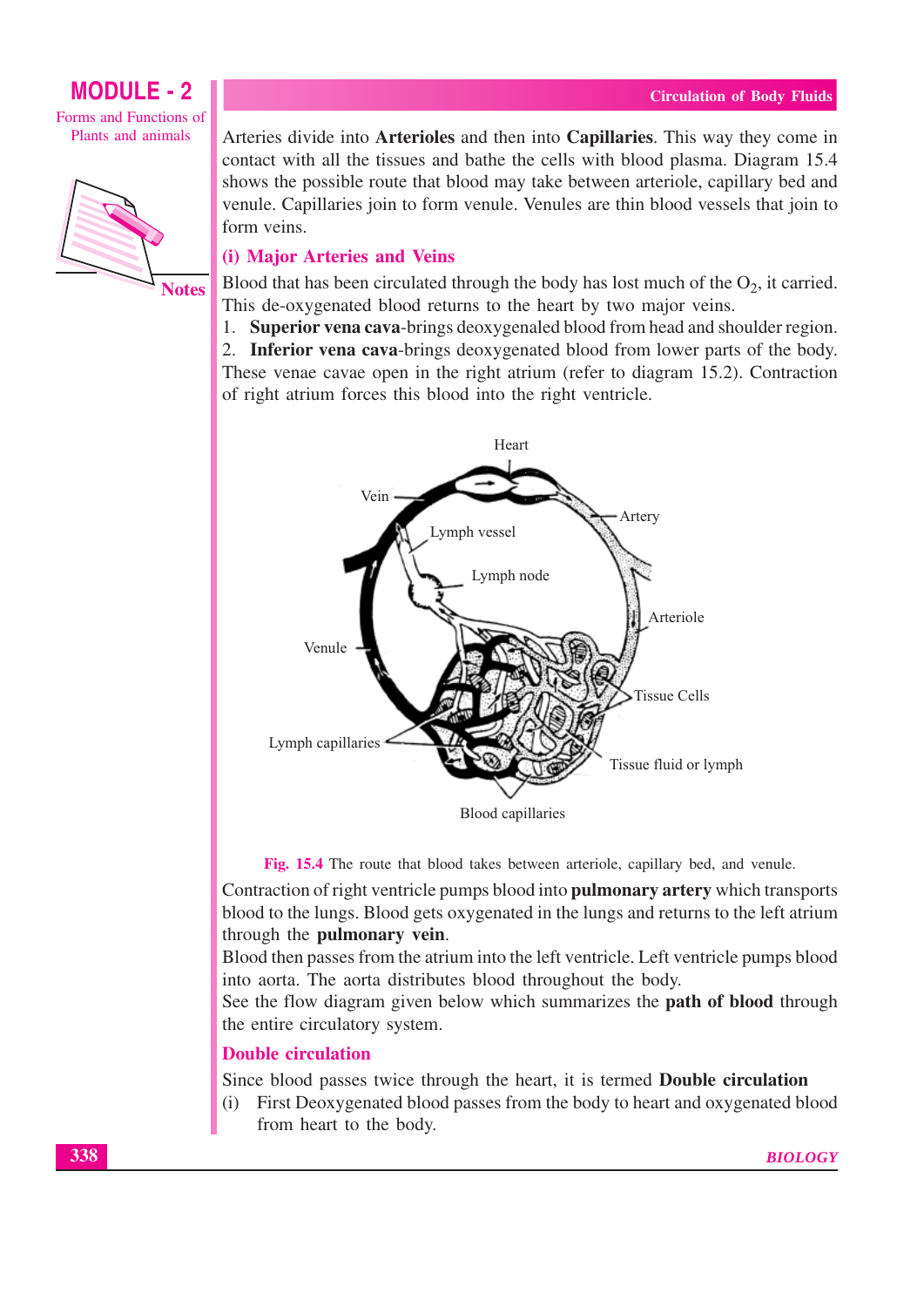(ii) Then Deoxygenated blood flows from heart to lungs and oxygenated blood from lungs again to heart, from lungs.



In one circulation, the blood passes through the heart twice. Once from body to heart to lungs and second time from lungs to heart to body.

Path of circulation

First from body to heart (Venae cavae carry blood from tissues with very little oxygen and lot of  $CO<sub>2</sub>$ to Right atrium)  $\overline{1}$ Tricuspid valve opens  $\cdot$ Right ventricle  $\perp$ Pulmonary arteries (Pulmonary arteries carry blood to lungs to give up  $CO<sub>2</sub>$  and to collect  $O<sub>2</sub>$ from lungs) Pulmonary veins  $\overline{1}$ (Pulmanary veins carry oxygenated blood back to left atrium of heart)  $\downarrow$ Left atrium J Bicuspid valve J Left ventricle J Aorta

(carries blood with a lot of oxygen and distributes this oxygenated blood to different parts of the body)

**Pulmonary artery** is the only artery that carries the de-oxygenated (blood **poor in**  $O_2$ ) blood. It is called artery as it carries blood away from heart. **Pulmonary vein** is the only vein that carries oxygenated blood (blood rich in  $O_2$ ). It is called vein as it carries blood into heart.

**BIOLOGY** 

## **MODULE - 2**

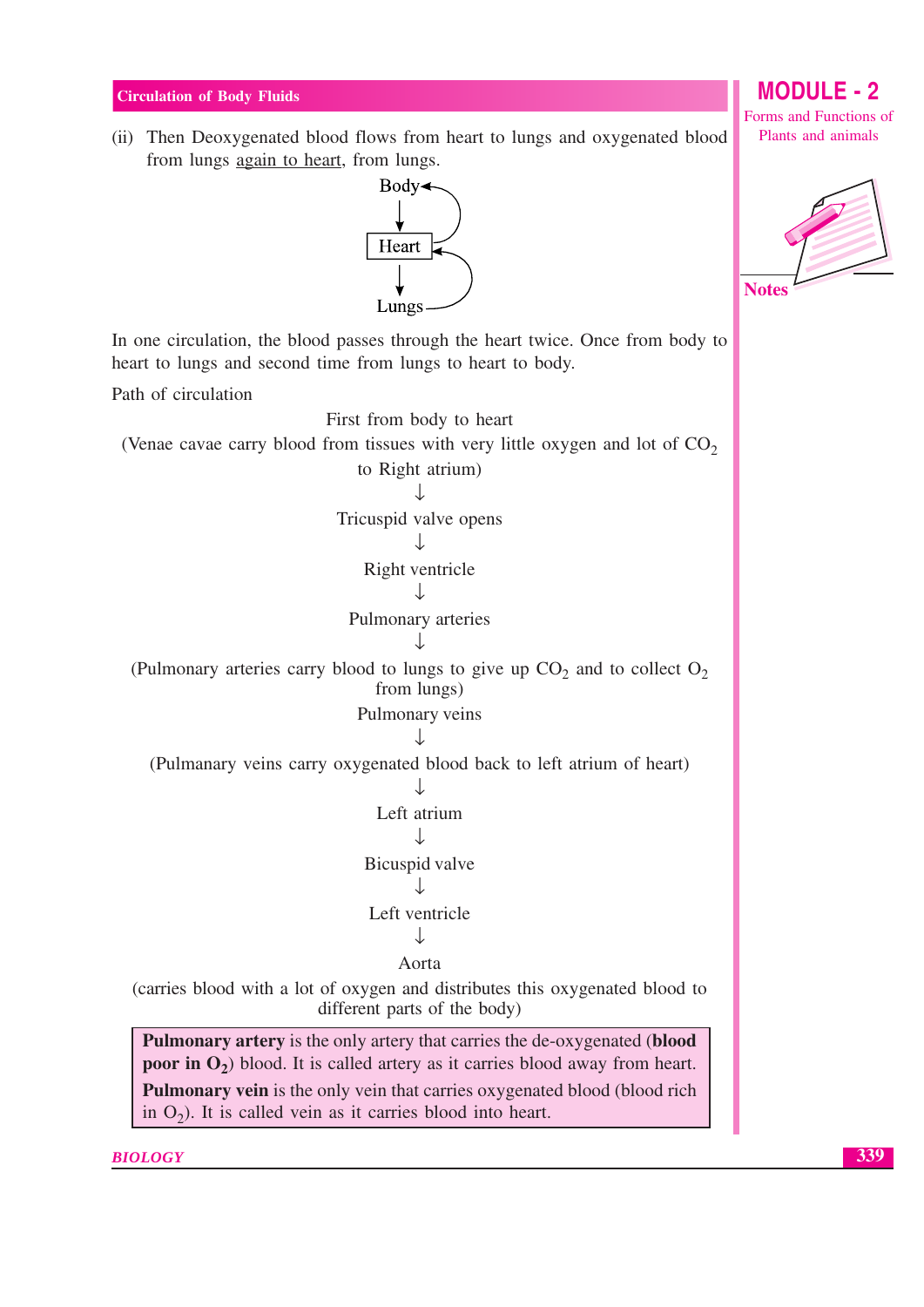Forms and Functions of Plants and animals



### **INTEXT QUESTIONS 15.1**

- 1. Give one example each of animals with open and closed circulatory system.
	- $(i)$
	- $(ii)$

#### 2. Where in the heart are the following valves located?

- $(i)$
- $(ii)$
- 3. Name the following
	- Structure where the wave of contraction originates in heart to begin heart  $(i)$ beat
		-
	- $(ii)$ Structure connecting arteries with the veins
	- $(iii)$ Blood vessel that brings oxygenated blood from the lungs to the heart

The blood vessel which collects and brings deoxygenated blood from brain  $(iv)$ 

### (ii) Components and functions of blood

Blood is a red coloured, thick and slightly alkaline, fluid which keeps circulating in our body through the blood vessels. Why is blood so important? It is important because

- 1. it transports substances in the body such as Oxygen, nutrients, and hormones. It also carries waste to the kidney.
- 2. it protects body against disease.
- 3. it maintains normal body temperature.

#### The components of blood

Blood is a fluid connective tissue made of plasma and blood cells.



### A. Plasma

It is a pale yellow liquid consisting of **blood proteins** like **albumin**, globulin and fibrinogen.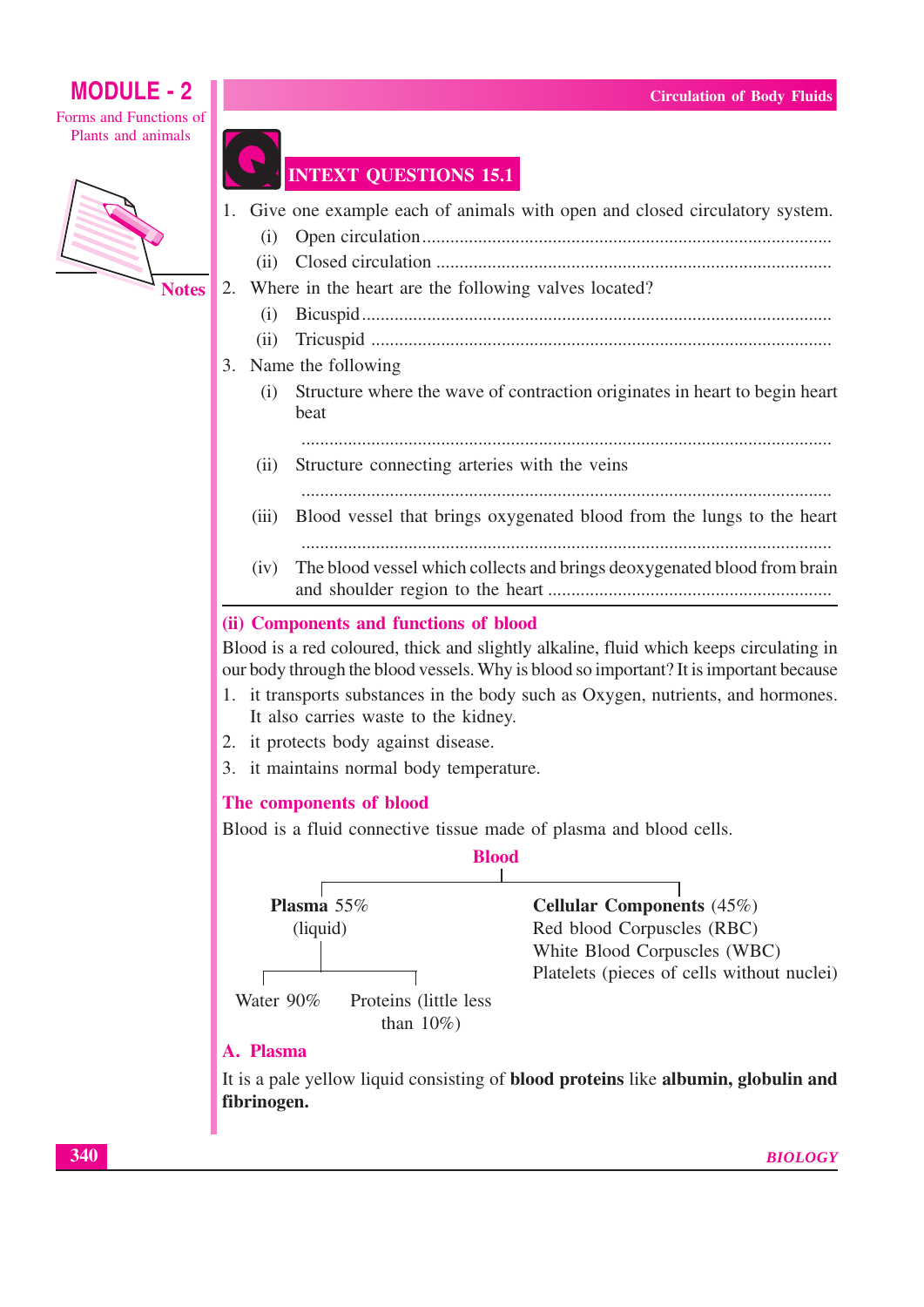**Functions:** Plasma has the following functions:

- 1. Transport of products of digestion from small intestine to various tissues.
- 2. Transport of waste products from tissues to excretory organs.
- 3. Transport of hormones from endocrine glands to target organs.
- 4. Maintenance of temperature by distribution of heat all over the body.
- 5. Provides factors for clotting of blood (Fibrinogen).
- 6. Retention of fluids in blood (through plasma proteins).
- 7. Maintenance of acid-base equilibrium in the blood.
- 8. Provides body immunity through antibodies (Immunoglobulins) which are made by one kind of WBC and then released into the plasma.

#### **B. Blood Cells**

The cells of blood are Red Blood Corpuscles (RBC) and White Blood Corpuscles (WBC) and cell fragments, the **Platelets**. Blood cells are formed in the bone marrow. Their formation is termed **haemopoiesis**. Table 15.2 gives the idea of the cellular components, their origin, function and structure.

| Component                   | Origin<br><b>Number</b><br>of cells/mm |           | <b>Function</b>                            |
|-----------------------------|----------------------------------------|-----------|--------------------------------------------|
| <b>Erythrocytes</b>         | <b>B</b> one                           | 5.000,000 | transport of                               |
| (Red Blood<br>corpuscle)    | marrow                                 |           | oxygen to tissues and<br>a large amount of |
|                             |                                        |           | • carbon dioxide back to<br>lungs          |
| Leucocytes                  | <b>Bone</b>                            | 4,000     |                                            |
| (White Blood<br>Corpuscles) | marrow                                 | 8,000     |                                            |
| (a) Granulocytes            |                                        |           |                                            |
| (72% of total white         |                                        |           |                                            |
| blood cell count)           |                                        | 4900      | engulf bacteria                            |
| neutrophils (70%)           | Bone marrow                            | 105       | anti-histamine<br>properties               |
| eosinophils $(1.5\%)$       |                                        | 35        | • Produce histamine<br>and heparin         |
| basophils $(0.5\%)$         |                                        |           |                                            |
| (b) Agranulocytes $(28%)$   |                                        |           |                                            |
| monocytes $(4\%)$           | Bone marrow                            | 280       | engulf bacteria<br>(Phagocytosis)          |
| lymphocytes $(24%)$         | Bone marrow,                           | 1680      |                                            |
|                             | lymphoid tissue,                       |           | production of<br>antibodies to             |
|                             | spleen                                 |           | provide immunity                           |
| <b>Platelets</b>            | Bone marrow                            | 250,000   | initiate blood-clotting                    |

#### Table 15.2 Cellular components of blood

**BIOLOGY** 



**MODULE - 2** 

Forms and Functions of

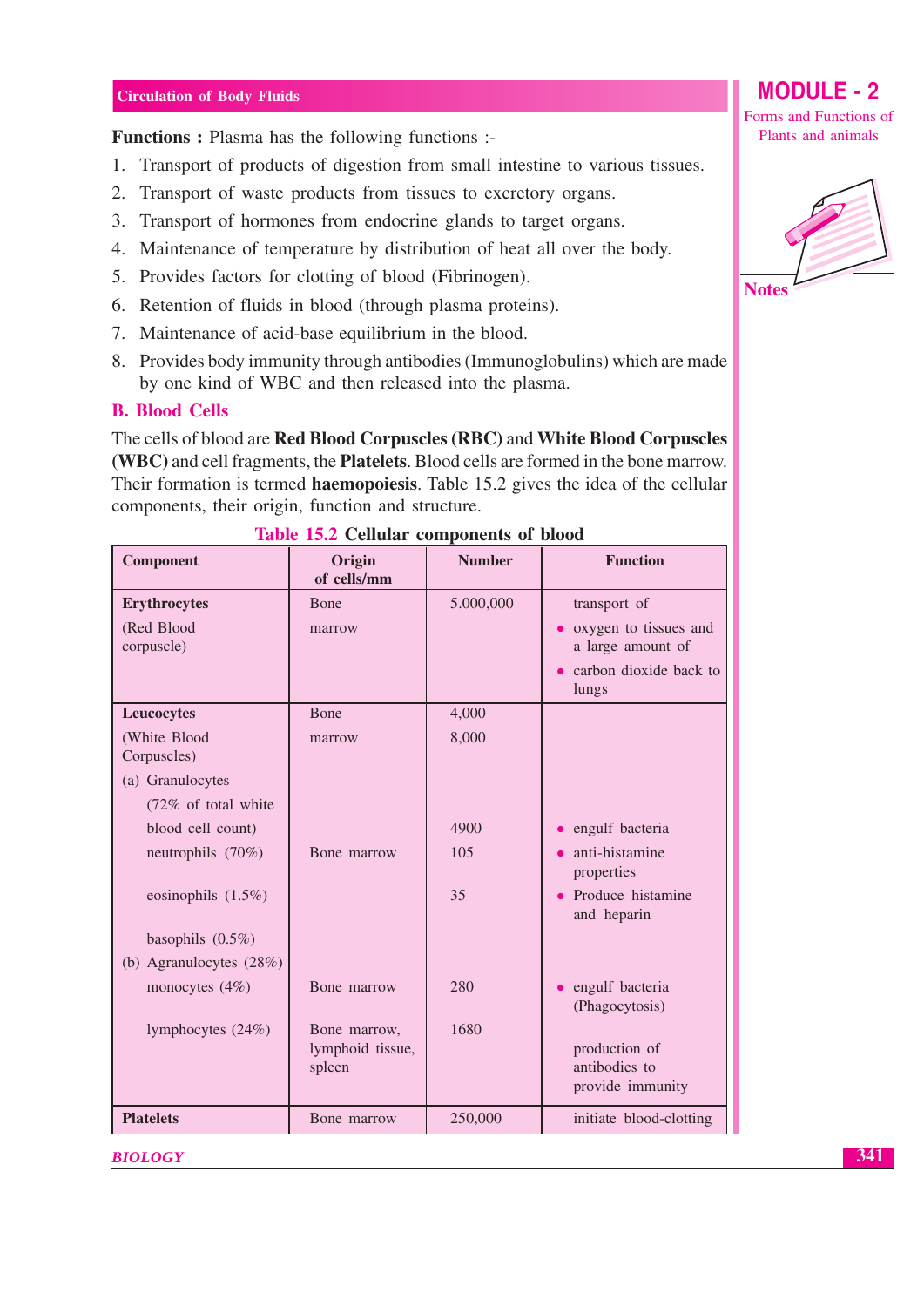**MODULE - 2** Forms and Functions of Plants and animals



Do you know about the following blood disorders?

- 1. Increase in R.B.C (More than normal) POLYCYTHEMIA
- 2. Decrease in R.B.C (less than normal) ANAEMIA
- 3. Increase in W.B.C. (more than normal) LEUKAEMIA
- 4. Decrease in W.B.C (less than normal) LEUKOPENIA

**Coagulation of Blood (Blood Clotting).** You must have, sometime or the other, got a cut on your finger and seen blood flowing out of it. You would have noticed that after a few minutes, the blood flow stops, as the blood thickens and forms a lump. This lump is called clot. The process of thickening of blood is called coagulation or clotting of blood. We are lucky that the blood clots and the bleeding stops. If it did not, a person with a very small wound would lose a lot of blood and die. When blood vessels are injured, a sequence of reactions takes place to prevent loss of blood. Steps involved are as follows :

| Thromboplastin         | +              | Prothrombin         |
|------------------------|----------------|---------------------|
| (from blood platelets) |                | (Plasma protein)    |
|                        | $Ca^{++}$ ions |                     |
| Fibrinogen             | Thrombin       | Fibrin              |
| (Plasma protein)       |                | (Insoluble fibres)  |
| $FIBRIN + R.B.C$       |                | CLOT (Scab)         |
|                        |                | Prevents blood loss |

**Haemophilia**  $- A$  genetic disease that results in a condition where blood fails to clot

### **Blood group**

The blood of an individual may belong to any one of the four blood groups, A, B, AB, and O. Blood group remains constant throughout lifetime as it is genetically controlled and is inherited from parents. These blood groups are due to the presence of special proteins present on the membrane of RBCs termed as antigens. Antigens present could be A, B both A and B or no **Antigen** may be present in the cell membranes of RBC of a particular blood group. Blood plasma, on the other hand, contains **antibodies** a, b, or both a and b, or neither of the two. Antigen A reacts with antibody b and antigen B with antibody a causing clumping of blood.

| <b>Blood Group</b> | Antigen | Antibody |
|--------------------|---------|----------|
|                    |         |          |
| В                  |         |          |
| AB                 | A, B    |          |
|                    |         | a, b     |

#### **Blood transfusion**

When excessive blood is lost from the body either due to an accident, hemorrhage or during surgery (operation), doctors transfer blood from a healthy person (Donor) to the patient (Recipient). This is called **Blood Transfusion.** When blood transfusion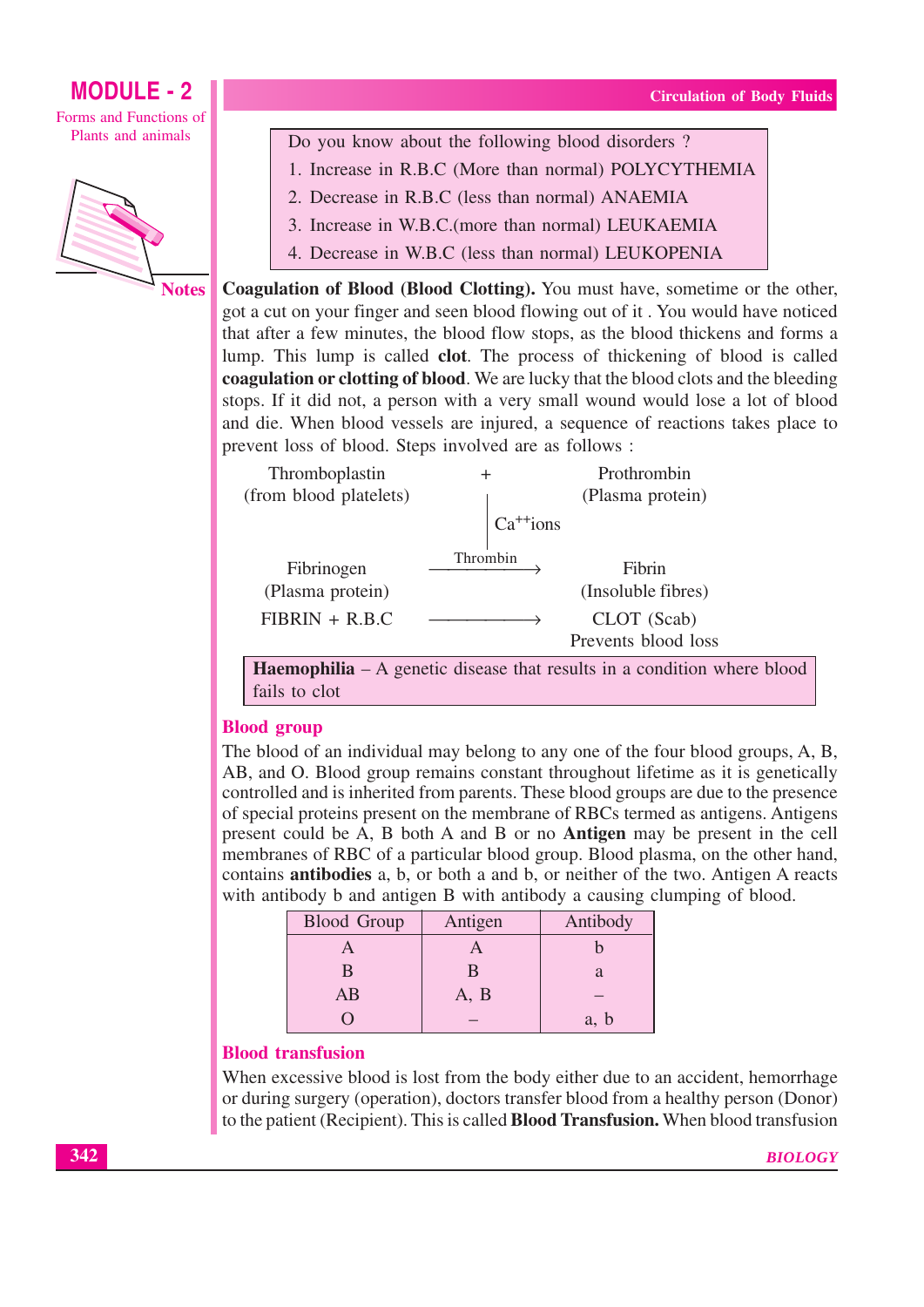$\overline{\phantom{a}}$ 

is needed, the red blood cells selected must belong to a group which will not be affected by any antibody in the patient's plasma.

**Clumping** of donor's blood (Agglutination) may take place upon transfusion if the blood group of donor does not match with that of the recipient. Table 15.3 shows blood groups and possibility of their transfusion.

Clumping is a condition where the antibodies present in the plasma of recipient link donor's blood cells with each other to form a clump

**Agglutination** is the process by which red blood cells clump together when the antigens on their surface react with complementary antibodies.

| Table 15.3 Matching of Blood Group, Safe and Unsafe<br>After Transfusion of Blood. |  |                     |  |
|------------------------------------------------------------------------------------|--|---------------------|--|
| ose who can safely                                                                 |  | $Bload$ group types |  |

| Those who can safely        |       | Blood group types |
|-----------------------------|-------|-------------------|
| receive blood of donor type | Donor | who cannot        |
| O, A, B, AB                 |       |                   |
| A, AB                       |       | O, B              |
| B, AB                       | B     | O, A              |
| AВ                          | AB    | O, A, B,          |
|                             |       |                   |

#### The above table indicates that :

| <b>Blood</b> | Donor's blood group |             |          |          |                       |
|--------------|---------------------|-------------|----------|----------|-----------------------|
| group of     |                     |             |          |          |                       |
| recipient    | Group               | Group Group |          | Group    |                       |
|              |                     | A           | B        | AB       | Safe transfusion      |
| Group O      |                     | $\times$    | $\times$ | $\times$ |                       |
| Group A      |                     |             | $\times$ | $\times$ | $\times$              |
| Group B      |                     | $\times$    |          | $\times$ |                       |
| Group AB     |                     |             |          |          | Dangerous transfusion |

#### The above table indicates that:

- 1. Blood group of O type can be given to all groups. It is thus the Universal Donor. This is because there are no antigens in the blood of Group O.
- 2. Blood groups AB can receive blood from all other groups and is thus called Universal Recipient. No Antibodies present in the blood of Group AB, so no reaction with antigens of other blood groups.

#### **Rh** Factor

Presence or absence of another blood protein in addition of ABO antigens makes a person Rh<sup>+</sup> or Rh<sup>-</sup>.

Rh factor in expectant mothers can sometimes cause problems. The blood of an  $Rh^+$  embryo whose mother is  $Rh^-$  is in danger of severe clumping.

**BIOLOGY** 

**MODULE-2** 

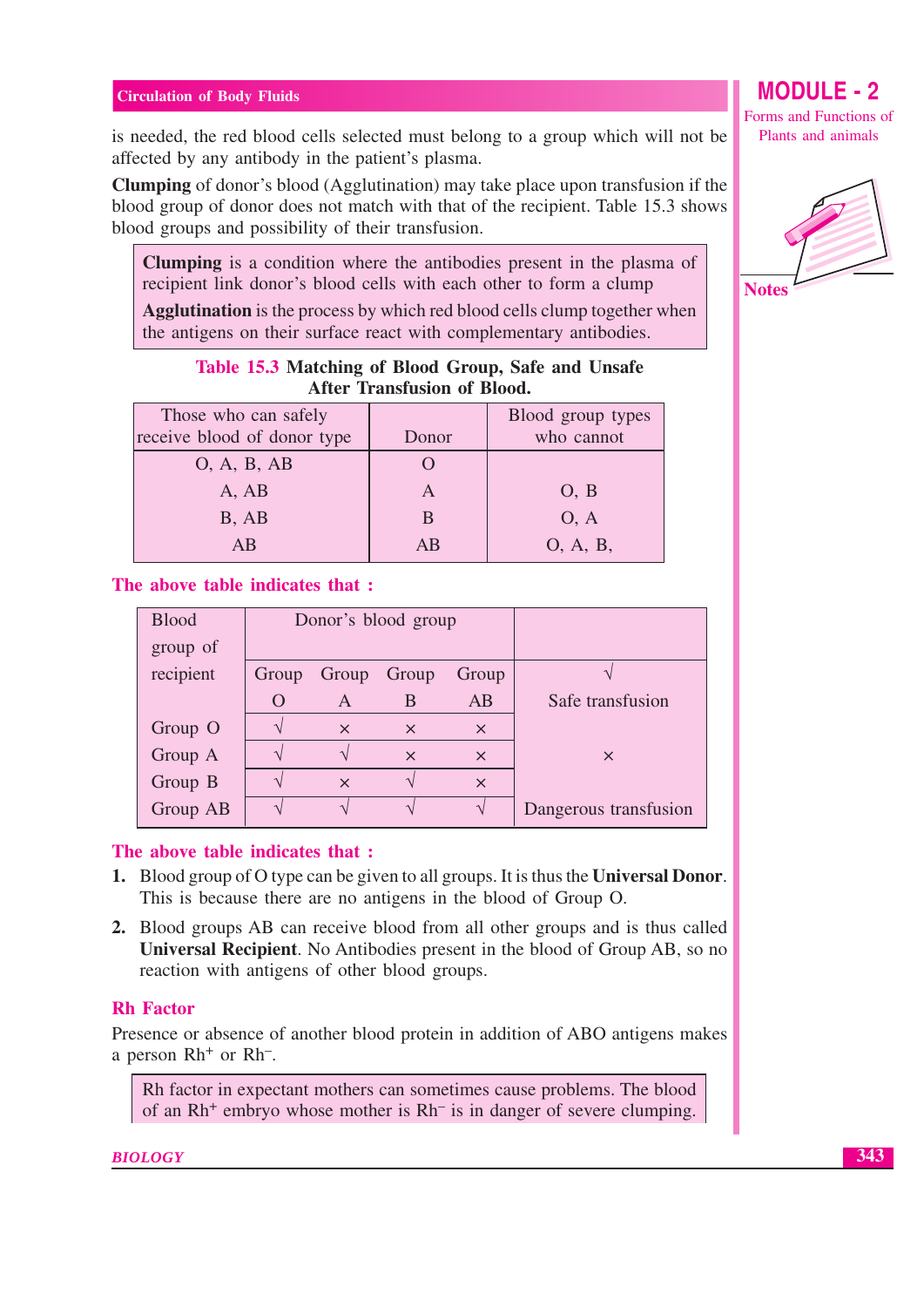Forms and Functions of Plants and animals



Antibodies are produced in the mother against the Rh<sup>+</sup> blood cells of the embryo and whenever there is even the slightest mixing of foetal blood mothers blood.

### **15.3.5 Blood Pressure**

You have already learnt that during systole, the ventricles contract and force the blood into the arteries, which carry it to all parts of the body. The flow of the blood in the arteries exerts a pressure on their elastic walls. This pressure is called **blood** pressure.

The pressure of blood at the time of ventricular contraction is higher and is called systolic pressure. When ventricles are relaxed and are being filled by blood, there is a drop in pressure. This lower pressure is called **diastolic pressure**. These two pressures can be measured in the arteries of the arms. The device used for measuring blood pressure is called Sphygmomanometer.

A reading of 120/75 means that the person's systolic pressure is 120 mm of mercury and diastolic pressure is 75 mm of mercury. A typical reading for a healthy adult is  $120 \pm 570 \pm 5$  mm of mercury.

The difference between diastolic and systolic pressure can be felt as a throb in the arteries of the wrist. This throb at the wrist is called **Pulse**. The number of throbs felt at a particular point on the wrist (due to systole) per minute is called **Pulse Rate.** It is equal to the number of heart beats i.e. around 70 beats per minute for a normal adult.

### **INTEXT QUESTIONS 15.2**

1. Name the following

- $(i)$
- The three proteins present in the plasma  $(ii)$ 
	- $(i)$  ................  $(ii)$  ...............  $(iii)$  ...............
- Cell fragments of blood involved in the clotting of the blood  $(iii)$

2. Fill in the blanks

- $(i)$
- $(ii)$
- People from blood group O can receive blood from blood group /groups  $(iii)$
- $(iv)$ reading for a person with normal blood pressure will be around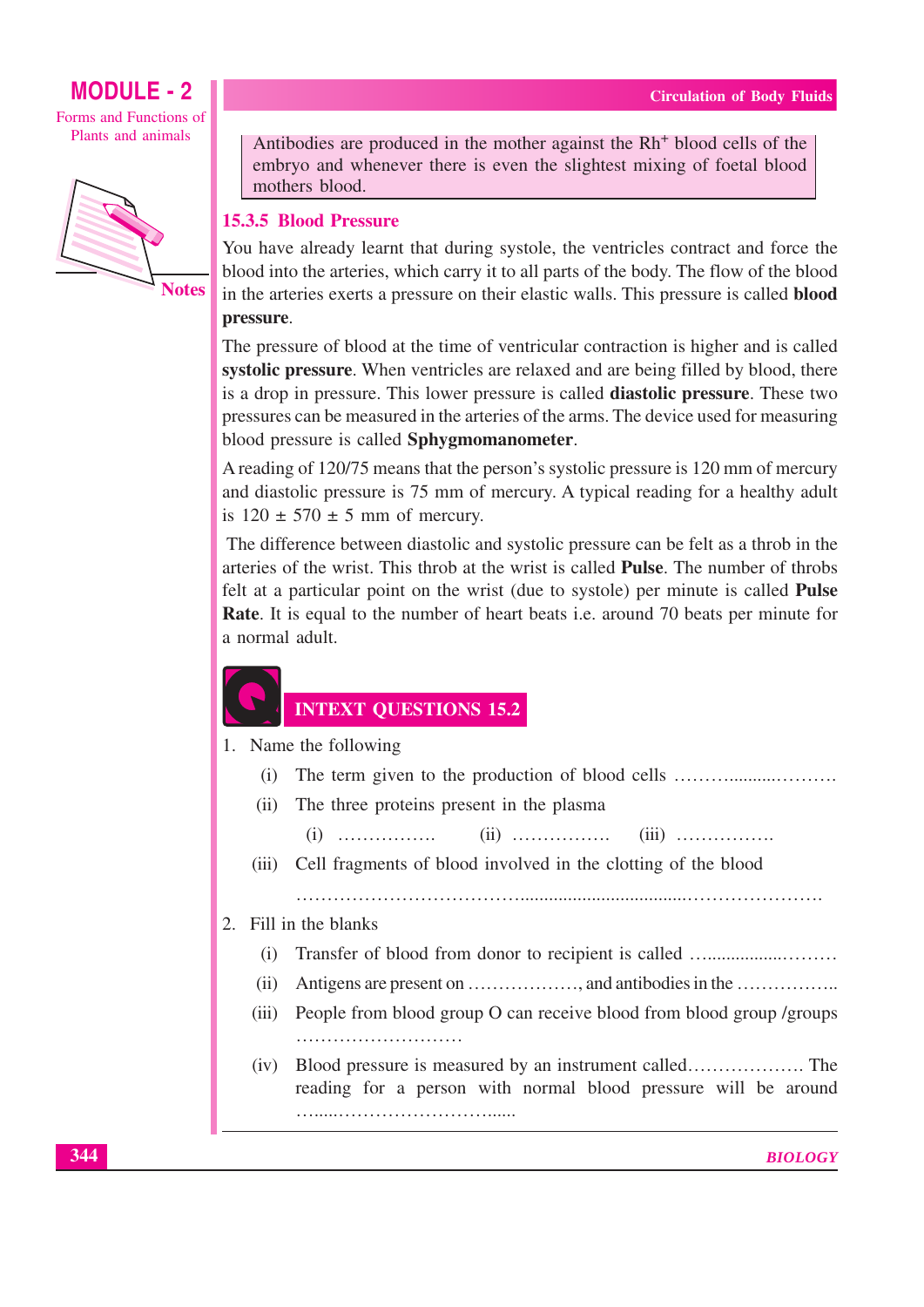#### 4. Lymphatic system

Our body has the presence of two kinds of circulating fluids – blood and lymph. Of these you have seen and felt the first (i.e. blood) in your own body, but lymph remains unnoticed even if it oozes out at any point of injury because it is colourless.

This system consists of a series of branching vessels and a collection of lymphatic organs. Let us understand. A continuous exchange of materials between the blood capillary and the intercellular fluid (fluid present between cells of tissues) goes on. Some important components like proteins that could not be sent back to blood capillaries from intercellular fluid, are taken up by the lymph capillaries as lymph and drained into veins in the lower neck portion of the body (subclavian vein). Lymph should be regarded as **modified tissue fluid**.

The clear, colourless liquid moving out of the capillary wall is called Lymph. Lymph comes into direct contact with body cells. (Fig. 15.5)



Fig. 15.5 Flow of lymph between capillaries and lymph vessel

#### (a) Functions of lymph

- Supplies nutrition and oxygen to those parts of body where blood cannot  $(i)$ reach
- (ii) Drains away, excess tissue fluid from extra-cellular spaces and pours back into the blood.
- (iii) Absorbs and transports fats absorbed from small intestine (lacteals)
- (iv) Collects nitrogenous waste
- (v) Lymphocytes and antibodies present in lymph help in removing bacteria

#### (b) Differences between blood and lymph

Blood differs from lymph in a number of ways as shown in table 15.4

**MODULE - 2** 

Forms and Functions of Plants and animals



**BIOLOGY**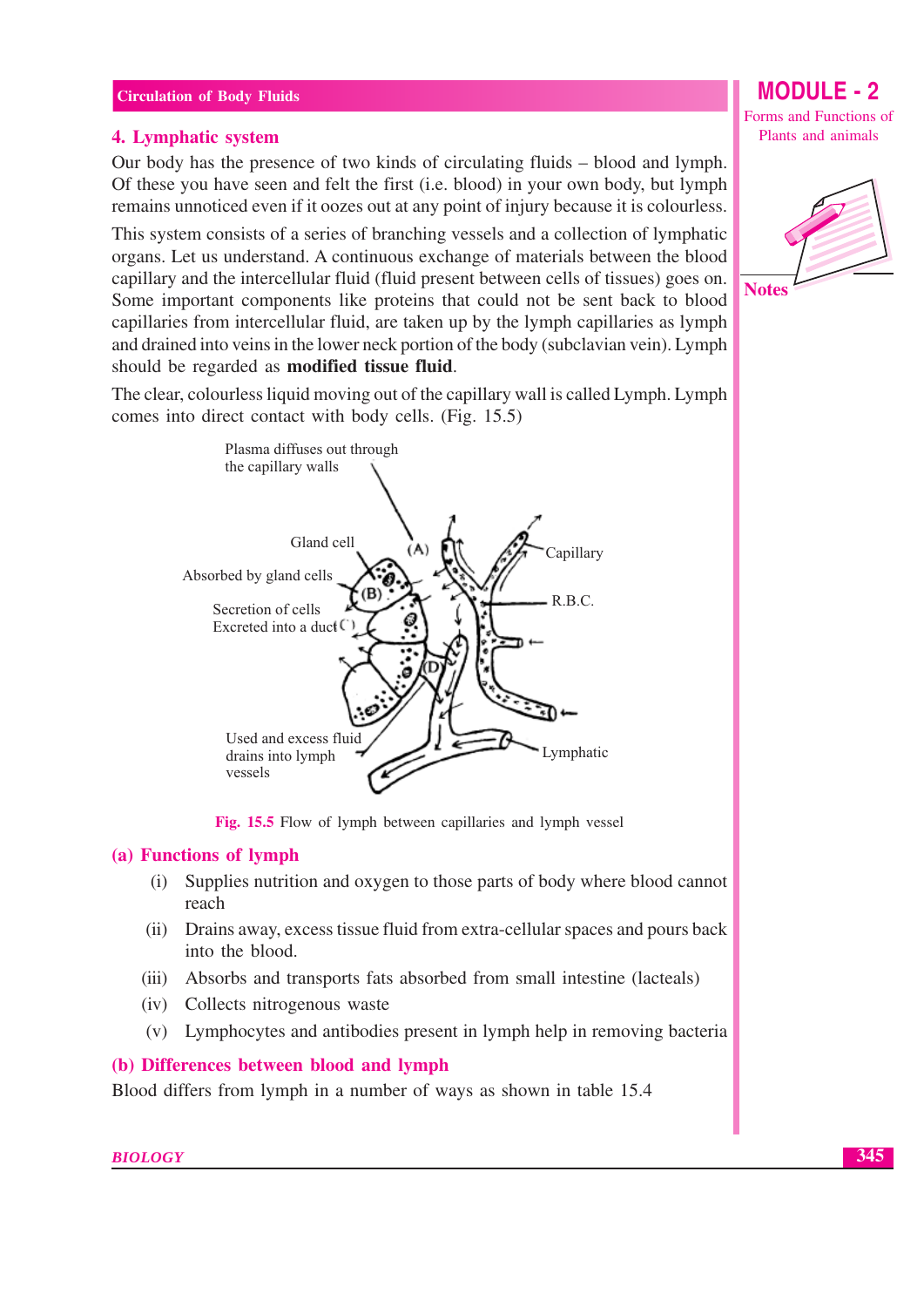# **MODULE - 2**

Forms and Functions of Plants and animals



| <b>Blood</b>                                       | Lymph                      |
|----------------------------------------------------|----------------------------|
| 1. Red in colour due to presence of<br>haemoglobin | 1. Colourless fluid        |
| 2. Flows rapidly                                   | 2. Flow is very slow       |
| 3. Contains RBC, WBC, Platelets and<br>Plasma      | 3. Contains plasma and WBC |
| 4. Route of blood flow                             | 4. Route of lymph flow     |
| Heart                                              | <b>Tissue Spaces</b>       |
| Arteries                                           | <b>Lymph Capillaries</b>   |
|                                                    |                            |
| Capillaries                                        | Lymph Vessels              |
|                                                    |                            |
| Veins                                              | Subclavian Vein            |
|                                                    |                            |
| Heart                                              | Heart                      |

Table 15.4 Differences between Blood and Lymph

The clear, colourless fluid that collects in a blister to provide protection to the underlying tissue is lymph.

The lymphatic system consists of a large number of lymph ducts, lymph nodes and lymph vessels (Fig. 15.6). It lacks a pumping mechanism. Fluid is pushed by muscle movement.

The lymph nodes are scattered throughout the body. They are more concentrated in the neck, armpits and groins



Fig. 15.6 Lymph vessels and lymph glands

### **Lymph nodes**

Each node is a clump of tissue housing a number of lymphocytes. These nodes act as filters for bacteria, viral particles and cancerous cells. These resident lymphocytes then immediately attack the disease causing germs or pathogens.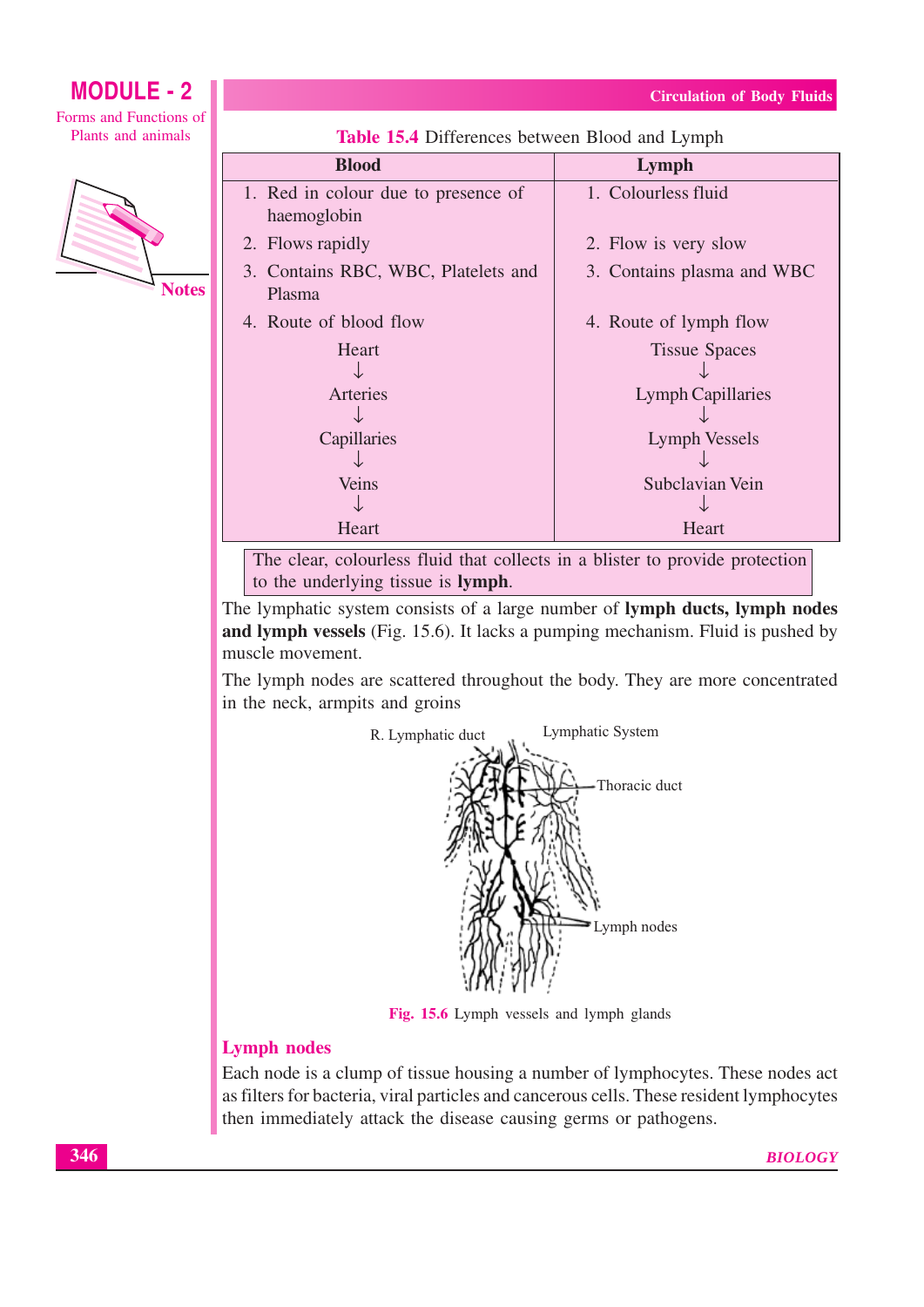The spleen and tonsils are lymphoid organs.

#### **Spleen**

It is the largest lymphoid organ and has the following functions

- (i) Haemopoiesis Formation of Blood cells in the foetus
- (ii) Destruction of old and worn out blood cells and hence termed as 'grave vard' of RBC.
- (iii) Blood reservoir
- (iv) Defensive action by engulfing bacteria

#### **15.5 IMMUNITY**

The body's ability to resist or protect itself from the harmful effects of disease producing substance or organisms is called Immunity.

Any substance that causes production of antibodies in response of the body metabolism, is known as **antigen**. Antigen may be bacteria, viruses, or allergens (such as pollen grains) which cause allergy.

Antigens enable the body to protect itself with the help of antibodies produced by lymphocytes (WBC)

Immunity could be **natural or acquired**. Natural immunity is by birth. Acquired immunity develops during lifetime. It develops due to exposure to a disease or by vaccination.

Acquired immunity is of two types

(a) Active Immunity: Develops during exposure to disease causing germs. The body produces antibodies that remain in the blood to prevent further infection by that particular pathogen or disease causing organism. Vaccine containing weakened germs is administered to provide active immunity e.g DPT vaccine is given for developing immunity against diphtheria, pertusis (whooping cough) and tetanus and BCG vaccine is given for immunity against tuberculosis

People also develop immunity against chicken pox, small pox and measles after suffering from these diseases. This form of immunity is usually a life long immunity.

(b) Passive Immunity: This form of immunity is shortlived. It is developed by injecting readymade antibodies (collected from other animals). Anti tetanus serum (ATS vaccine) provides temporary immunity against tetanus.

A vaccine is a sample of an antigen, too small to cause a disease, but enough to produce antibodies. Vaccines have been developed for a number of diseases like polio, mumps, measles, tetanus, diphtheria, and cholera.

#### **Cells Of Immune System**

Lymphocytes are cells of the immune system. There are two major types of lymphocytes, T-cells and B-cells, both develop in the Bone Marrow.

# Forms and Functions of Plants and animals

**MODULE - 2** 

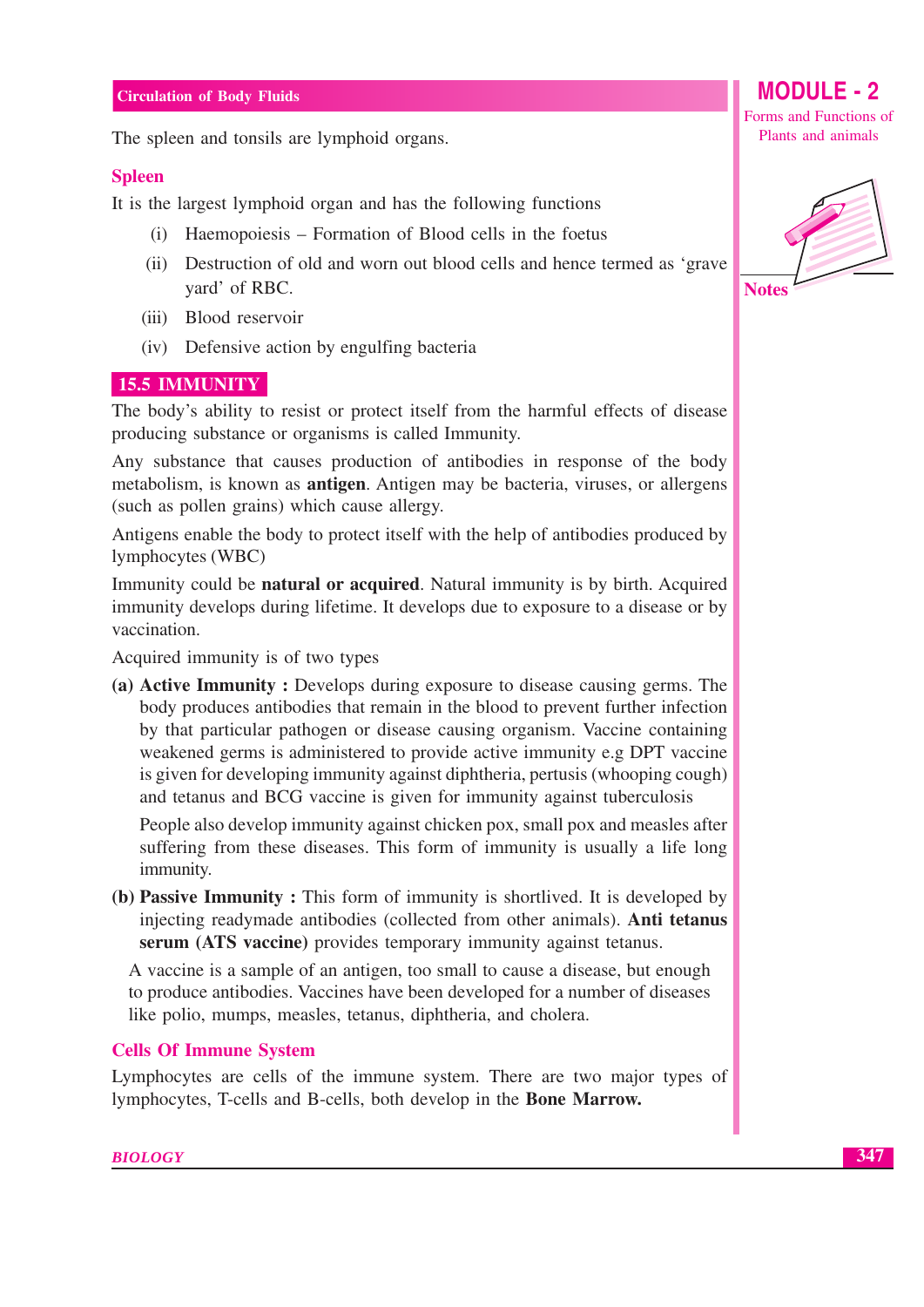### **MODULE - 2** Forms and Functions of

Plants and animals



| <b>T-Cells</b>                 | <b>B-Cells</b>                          |
|--------------------------------|-----------------------------------------|
| 1. Mature in thymus glands     | Mature in lymphoid tissues like tonsils |
|                                | and appendix                            |
| 2. T-cells identify antigens   | Recognise antigen with the help of      |
| and destroy them               | surface receptors                       |
| 3. Attack directly             | Produce a large number of antibodies    |
|                                | for attack                              |
| 4. Life span is upto 3-4 years | Anitbodies are short lived              |

A person may lack T-cells or B-cells, or both. Such persons are highly prone to infections

#### **Immuno Deficiency Disorders**

Hereditary, congenital (by birth) or acquired defects in immune response are called Immuno Deficiency Disorders.

**SCID** and **AIDS** are two common examples of such disorders.

SCID (Severe Combined Immuno-Deficiency Syndrome) is caused due to the absence of both T-cells and B-cells. This defect is present from birth.

AIDS (Acquired Immuno Deficiency Syndrome) causes considerable reduction in T-cells and ultimate destruction of the Immune System. It is caused by HIV (Human Immuno Virus).

#### **You should know**

AIDS may be caused by

- 1. Sexual contact with a person infected with HIV
- 2. Blood transfusion from HIV infected person
- 3. Sharing of contaminated needles with HIV sufferers or Drug addicts
- 4. From infected mother to foetus through the placenta

### **15.6 DISORDERS RELATED TO BLOOD AND HEART**

You must have heard of people suffering from high blood pressure. In these people, the blood pressure is more than the normal  $(120/75)$ . The state of having high blood pressure is called **hypertension**. Hypertension is usually related to stress, overweight, age or faulty diet.

Other heart related disorders are atherosclerosis and arteriosclerosis. Sometimes, especially if too much of fatty food is taken over a long period, there is a tendency for fat to deposit on the inner wall of the arteries. Such a deposit is called **atheroma** and the disorder atherosclerosis. This narrows the lumen of the arteries supplying the heart and consequently interfere in the functioning of the heart.

Also with age the wall of the arteries harden and lose their flexibility. Further, there may be deposits on the inner side of the walls of the arteries supplying the heart.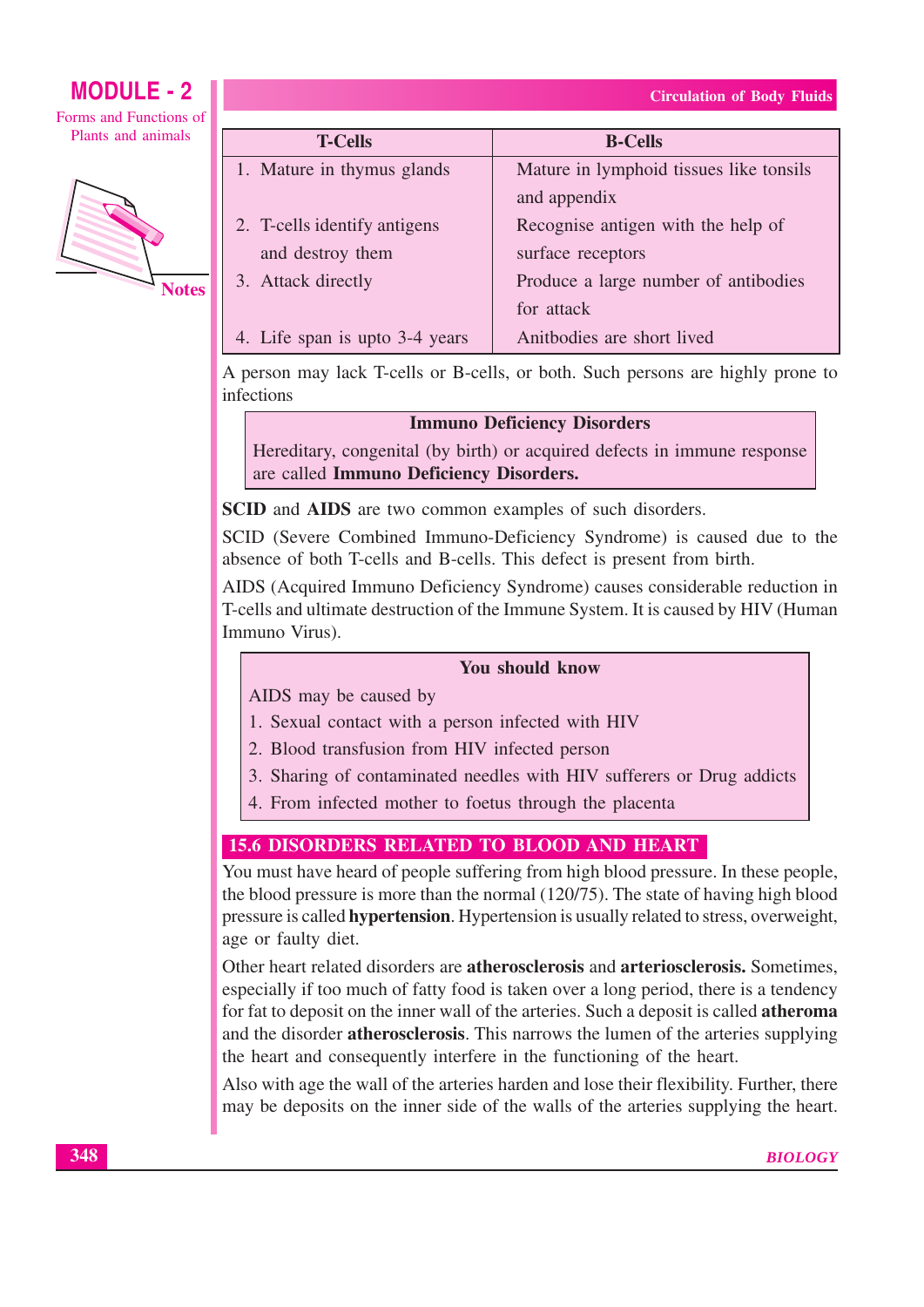This condition is **arteriosclerosis** and interferes with normal functioning of the heart. To remedy the situation, the lumen of the arteries of the heart have to be widened by placing a small piece of tube (stent). This is called **ballooning angioplasty**. Sometimes the artery may have to be replaced and this treatment is called 'heart by-pass'.

### **ECG**

Electrocardiograph is a machine which can record the heartbeat like a graph which is called **eletrocardiogram** (ECG). From the ECG, the doctor can make out which chamber of the heart is not contracting or relaxing properly and suggests treatment accordingly.



- 1. Fill in the blanks:
	- The clear colourless liquid flowing out of the blood capillary walls is called  $(i)$ . . . . . . . . . . . . . . . . . . .
	- . . . . . . . . . . . . . . . . . .
	- bacteria
- 
- 3. Give two examples of Immuno Deficiency Syndrome ..............................
- 4. Name the two kinds of lymphocytes of your immune system .....................
- 5. Name two heart related disorders
	- $(i)$



### WHAT YOU HAVE LEARNT

- Circulatory system is of two kinds; closed and open type.
- Circulatory system consists of muscular pump (heart), tube like vessels (blood vessels) and circulating fluids (blood, lymph).
- Blood helps in transport of gases, collection of wastes, maintenance of body temperature and protection from diseases.
- Wave of contraction in the heart is conducted from S.A. node to A.V. node to bundle of HIS, to Purkinje fibers.

# **MODULE - 2**

Forms and Functions of Plants and animals



349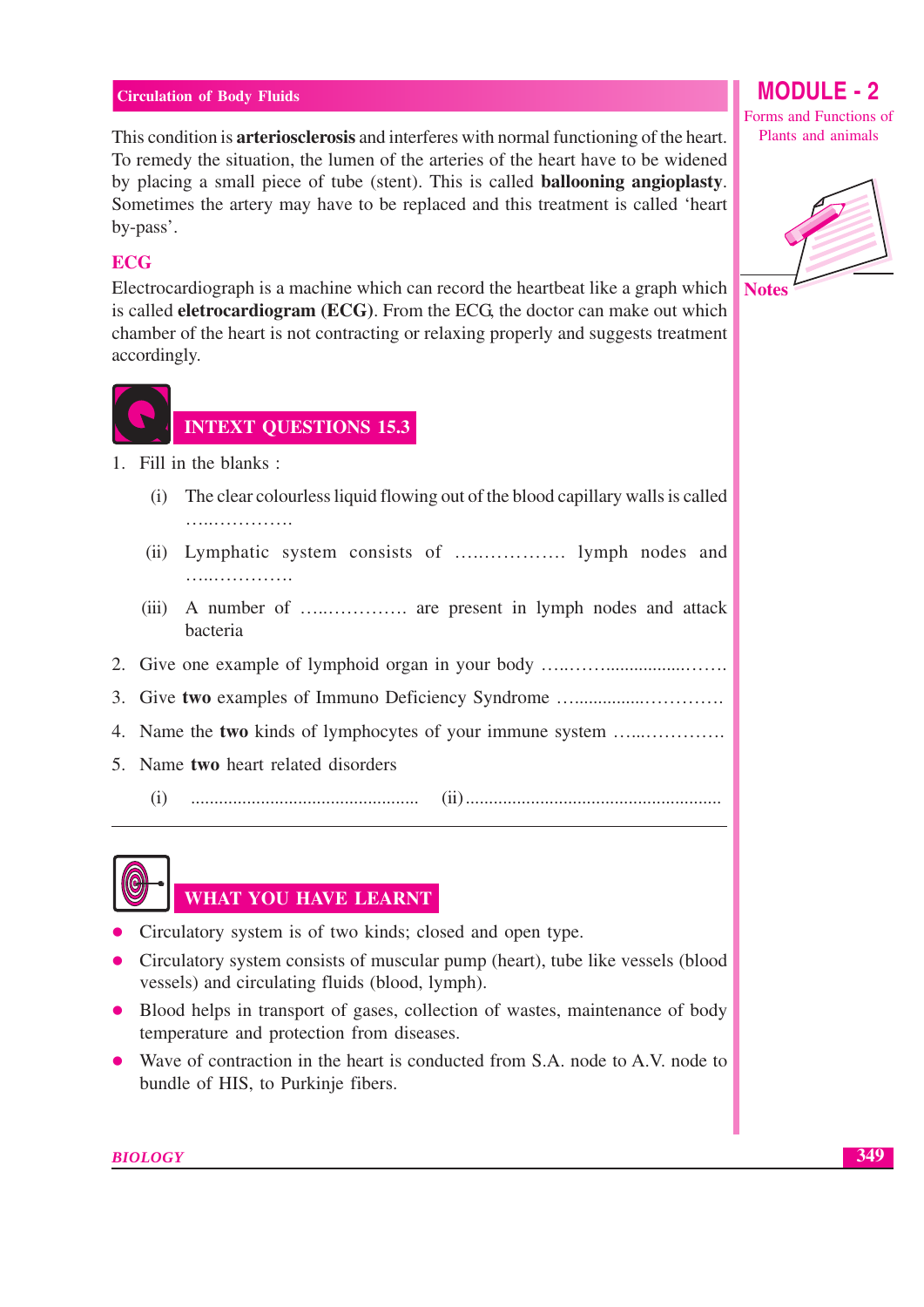Forms and Functions of Plants and animals

 $\bullet$ 



- Blood vessels are arteries, capillaries and veins
- Superior and inferior venae cavae bring deoxygenated blood to the heart. Pulmonary vein brings pure (oxygenated) blood to the aorta and aorta supplies it to the body.
- Production of blood is called haemopoiesis which takes place in the bone marrow
- Blood consists of plasma and cell components viz., RBC, WBC and Platelets
- In the A, B, O Blood group system, a person with blood group  $O$  is a universal donor and person with blood group AB is universal recipient.
- Rh factor is important in matching blood groups for transfusion as well as in the case of expectant mothers.
- Normal blood pressure for healthy person is  $120 \pm 5/75 \pm 5$  mm of mercury and is measured by Sphygmomanometer.
- The colourless fluid moving out of capillary wall is called lymph
- Spleen and tonsils are examples of lymphoid organs and house lymphocytes (Tcells and B-cells)
- Body's ability to protect itself from harmful substances is called immunity
- Disorder of the immune system diminishes resistance to diseases. SCID is an  $\bullet$ immunodeficiency disorder from birth; AIDS is another one caused by HIV virus.

# **TERMINAL EXERCISES**

- 1. Give one function of each of the following :
	- $(i)$  R.B.C.
	- $(ii)$ Platelets
	- $(iii)$ Plasma
- 2. With the help of a flow chart describe the steps involved in the coagulation of blood
- 3. Why is a person with blood group AB called universal recipient?
- 4. Differentiate between the systolic and diastolic pressures. What are the values of these pressures for a normal human adult?
- 5. Give three differences between lymph and blood.
- 6. What is immunity? Differentiate between active and passive immunity.
- 7. What are (i) hypertension and (ii) atherosclerosis?
- 8. What is an ECG and what is its function?